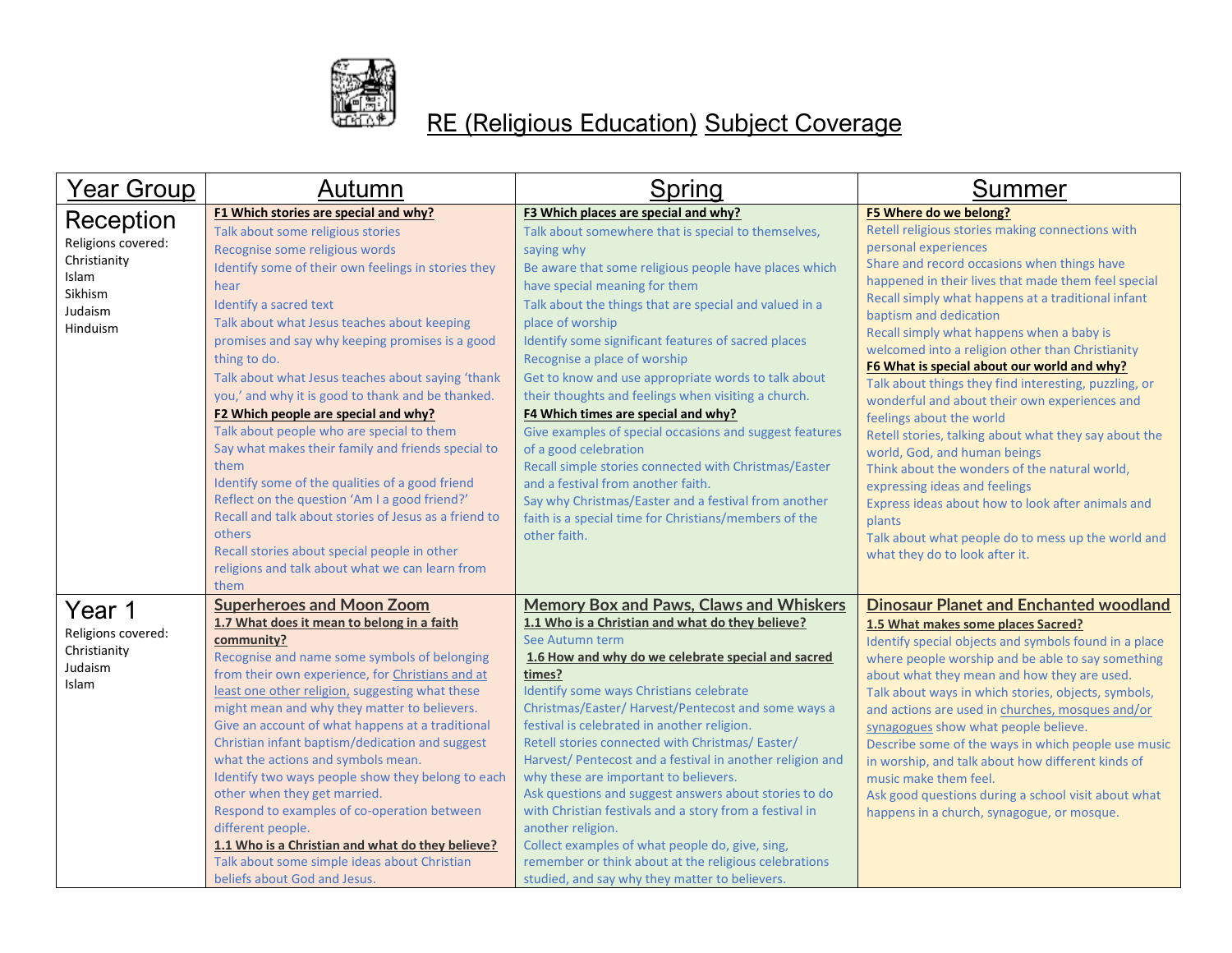|                                                                                          | Re-tell a story that shows what Christians might<br>think about God, suggesting what it means.<br>Talk about issues of good and bad, right, and<br>wrong arising from the stories.<br>Ask some questions about believing in God and                                                                                                                                                                                                                                                                                                                                                                                                                                                                                                                                                                                                                                                                                                                                                                                                                                                                                                                                                                                                                                                                  |                                                                                                                                                                                                                                                                                                                                                                                                                                                                                                                                                             |                                                                                                                                                                                                                                                                                                                                                                                                                                                                                                                                 |
|------------------------------------------------------------------------------------------|------------------------------------------------------------------------------------------------------------------------------------------------------------------------------------------------------------------------------------------------------------------------------------------------------------------------------------------------------------------------------------------------------------------------------------------------------------------------------------------------------------------------------------------------------------------------------------------------------------------------------------------------------------------------------------------------------------------------------------------------------------------------------------------------------------------------------------------------------------------------------------------------------------------------------------------------------------------------------------------------------------------------------------------------------------------------------------------------------------------------------------------------------------------------------------------------------------------------------------------------------------------------------------------------------|-------------------------------------------------------------------------------------------------------------------------------------------------------------------------------------------------------------------------------------------------------------------------------------------------------------------------------------------------------------------------------------------------------------------------------------------------------------------------------------------------------------------------------------------------------------|---------------------------------------------------------------------------------------------------------------------------------------------------------------------------------------------------------------------------------------------------------------------------------------------------------------------------------------------------------------------------------------------------------------------------------------------------------------------------------------------------------------------------------|
|                                                                                          | offer some ideas of their own.                                                                                                                                                                                                                                                                                                                                                                                                                                                                                                                                                                                                                                                                                                                                                                                                                                                                                                                                                                                                                                                                                                                                                                                                                                                                       |                                                                                                                                                                                                                                                                                                                                                                                                                                                                                                                                                             |                                                                                                                                                                                                                                                                                                                                                                                                                                                                                                                                 |
| Year 2<br>Religions covered:<br>Judaism<br>Islam<br>Christianity                         | <b>Street Detectives and Towers, Tunnels</b><br>and Turrets<br>1.8 How should we care for others and the world,<br>and why does it matter?<br>Retell Bible stories and stories from another faith<br>about caring for others and the world.<br>Identify ways that some people make a response<br>to God by caring for others and the world.<br>Talk about issues of good and bad, right, and<br>wrong arising from the stories.<br>Talk about some texts from different religions that<br>promote the 'golden rule' and think about what<br>would happen if people followed this idea more.<br>Use creative ways to express their own ideas about<br>the creation story and what it says about what God<br>is like.<br>1.6 How and why do we celebrate special and<br>sacred times? (Judaism, Islam)<br>Identify some ways Christians celebrate<br>Christmas/Easter/Pentecost and a festival in<br>another religion.<br>Retell stories connected with Christmas etc. And<br>another festival in another religion and say why<br>these are important to believers.<br>Ask questions and suggest answers about stories<br>to do Christian festivals and a story from a festival<br>in another religion.<br>Collect examples of what people do, give, sing,<br>remember or think about at the religious | <b>Land Ahoy and Beat Band Boogie</b><br>1.3 Who is Jewish and what do they believe?<br>Talk about how the mezuzah in the home reminds Jewish<br>people about God.<br>Talk about how Shabbat is a special day of the week for<br>Jewish people, and give some examples of what they<br>might do to celebrate Shabbat.<br>Retell a story that shows what Jewish people at the<br>festivals Sukkot, Chanukah or Pesach might think about<br>God, suggesting what it means.<br>Ask some questions about believing in God and offer<br>some ideas of their own. | <b>The Scented Garden and Beachcombers</b><br>1.4 How can we learn from sacred books?<br>Recognise that sacred texts contain stories which are<br>special to many people and should be treated with<br>respect.<br>Retell stories from the Christian Bible and stories<br>from another faith; suggest the meaning of these<br>stories.<br>Ask and suggest answers to questions arising from<br>stories Jesus told and from another religion.<br>Talk about issues of good and bad, right and wrong<br>arising from the stories. |
|                                                                                          | celebrations studied, and say why they matter to<br>believers.                                                                                                                                                                                                                                                                                                                                                                                                                                                                                                                                                                                                                                                                                                                                                                                                                                                                                                                                                                                                                                                                                                                                                                                                                                       |                                                                                                                                                                                                                                                                                                                                                                                                                                                                                                                                                             |                                                                                                                                                                                                                                                                                                                                                                                                                                                                                                                                 |
| Year <sub>3</sub><br>Religions covered:<br>Christianity<br>Hinduism<br>Islam<br>Humanism | <b>Urban Pioneers and Tribal Tales</b><br>L2.7 What does it mean to be Christian in Britain<br>today?<br>Describe what Christians mean about humans<br>being made in the image of God and being 'fallen,'<br>giving examples.<br>Describe some Christian and Humanist values<br>simply.                                                                                                                                                                                                                                                                                                                                                                                                                                                                                                                                                                                                                                                                                                                                                                                                                                                                                                                                                                                                              | <b>Scrumdiddlyumptious and Flow</b><br>L2.1 What do different people believe about God?<br>Christian focus and either or both Hindus and Muslims.<br>Describe some of the ways in which Christians, Hindus<br>and/ or Muslims describe God.<br>Ask questions and suggest some of their own responses<br>to ideas about God.<br>Suggest why having faith or belief in something can be<br>hard.                                                                                                                                                              | <b>Heroes and Villains and Mighty Metals</b><br>L2.4 Why do people pray?<br>Describe the practice of prayer in the religions<br>studied.<br>Make connections between what people believe<br>about prayer and what they do when they pray.<br>Describe ways in which prayer can comfort and<br>challenge believers.                                                                                                                                                                                                              |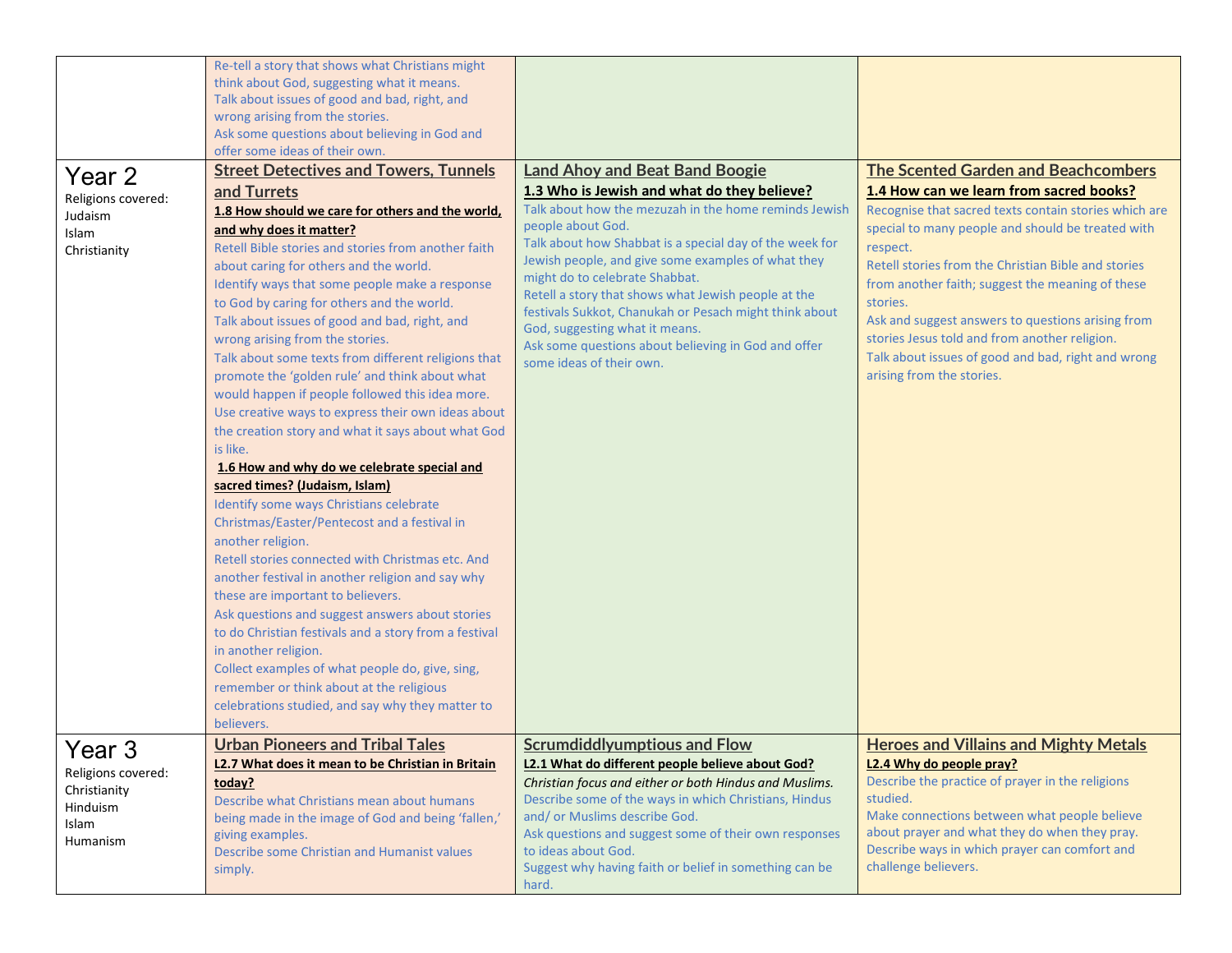|                                                                              | Express their own ideas about some big moral<br>concepts, such as fairness, honesty etc., comparing<br>them with the ideas of others they have studied.<br>Suggest reasons why it might be helpful to follow a<br>moral code and why it might be difficult, offering<br>different points of view.                                                                                                                                                                                                                                                                                                                                                                                     | Identify how and say why it makes a difference in<br>people's lives to believe in God.<br>L2.5 Why are festivals important to religious<br>communities?<br><b>Easter focus</b><br>Make connections between stories, symbols, and beliefs<br>with what happens in at least two festivals.<br>Ask questions and give ideas about what matters most to<br>believers in festivals.<br>Identify similarities and differences in the way festivals<br>are celebrated within and between religions.<br>Explore and suggest ideas about what is worth<br>celebrating and remembering in religious communities<br>and in their own lives.                                                                                                                                                                                                                                                                                                                                                                                                                  | Describe and comment on similarities and<br>differences between how Christians, Muslims and<br>Hindus pray.<br>L2.2 Why is the Bible so important for Christians<br>today?<br>Make connections between stories in the Bible and<br>what Christians believe about creation, the fall and<br>salvation.<br>Give examples of how and suggest reasons why<br>Christians use the bible today.<br>Describe some ways Christians say God is like, with<br>examples from the Bible, using different forms of<br>expression.<br>Discuss their own and others' ideas about why<br>humans do bad things and how people try to put                                                                                                                                                                                                                                                                                                                                                                                                                                                                                             |
|------------------------------------------------------------------------------|---------------------------------------------------------------------------------------------------------------------------------------------------------------------------------------------------------------------------------------------------------------------------------------------------------------------------------------------------------------------------------------------------------------------------------------------------------------------------------------------------------------------------------------------------------------------------------------------------------------------------------------------------------------------------------------|---------------------------------------------------------------------------------------------------------------------------------------------------------------------------------------------------------------------------------------------------------------------------------------------------------------------------------------------------------------------------------------------------------------------------------------------------------------------------------------------------------------------------------------------------------------------------------------------------------------------------------------------------------------------------------------------------------------------------------------------------------------------------------------------------------------------------------------------------------------------------------------------------------------------------------------------------------------------------------------------------------------------------------------------------|--------------------------------------------------------------------------------------------------------------------------------------------------------------------------------------------------------------------------------------------------------------------------------------------------------------------------------------------------------------------------------------------------------------------------------------------------------------------------------------------------------------------------------------------------------------------------------------------------------------------------------------------------------------------------------------------------------------------------------------------------------------------------------------------------------------------------------------------------------------------------------------------------------------------------------------------------------------------------------------------------------------------------------------------------------------------------------------------------------------------|
| Year 4<br>Religions covered:<br>Hinduism<br>Christianity<br>Islam<br>Judaism | <b>I am Warrior and Road Trip USA</b><br>L2.8 What does it mean to be a Hindu in Britain<br>today?<br>Describe some examples of what Hindus do to<br>show their faith, and make connections with some<br>Hindu beliefs and teachings about aims and duties<br>in life.<br>Describe some ways in which Hindus express their<br>faith through puja, aarti and bhajans.<br>Suggest at least two reasons why being a Hindu is a<br>good thing in Britain today, and two reasons why it<br>might be hard sometimes. Discuss links between<br>the actions of Hindus in helping others and ways in<br>which people of other faiths and beliefs, including<br>pupils themselves, help others. | <b>Burps, Bottoms and Bile and Playlist</b><br>L2.9 What can we learn from religions about deciding<br>what is right and wrong?<br>Give examples of rules for living from religions and<br>suggest ways in which they might help believers with<br>difficult decisions.<br>Make connections between stories of temptation and<br>why people can find it difficult to be good.<br>Give examples of ways in which some inspirational<br>people have been guided by their religion.<br>Discuss their own and others' ideas about how people<br>decide right and wrong.<br>L2.3 Why is Jesus inspiring to some people?<br>Make connections between some of Jesus' teaching and<br>the way Christians live today.<br>Describe how Christians celebrate Holy Week and Easter<br>Sunday.<br>Identify the most important parts of Easter for Christians<br>and say why they are important.<br>Give simple definitions of some key Christian terms (e.g.,<br>gospel, incarnation, salvation) and illustrate them with<br>events from Holy week and Easter. | things right.<br><b>Blue Abyss and Potions</b><br>L2.5 Why are festivals important to some religious<br>communities?<br>Make connections between stories, symbols, and<br>beliefs with what happens in at least two festivals.<br>Ask questions and give ideas about what matters<br>most to believers in festivals e.g., Easter, Eid)<br>Identify similarities and differences in the way<br>festivals are celebrated within and between religions.<br>Explore and suggest ideas about what is worth<br>celebrating and remembering in religious<br>communities and in their own lives.<br>L2.6 Why do some people think that life is like a<br>journey and what significant experiences mark this?<br>Suggest why some people see life as a journey and<br>identify some of the key milestones on this journey.<br>Describe what happens in Christian, Jewish and/or<br>Hindu ceremonies of commitment and say what<br>these rituals mean.<br>Suggest reasons why marking the milestones of life<br>are important to Christians, Hindus and/or Jewish<br>people.<br>Link up some questions and answers about how |
| Year 5<br>Religions covered:<br>Christianity<br>Islam<br>Judaism             | <b>Stargazers and Off with her Head</b><br>U2.1 Why do some people think God exists?<br>Outline clearly a Christian understanding of what<br>God is like, using examples and evidence.                                                                                                                                                                                                                                                                                                                                                                                                                                                                                                | <b>Alchemy Island and Pharaohs</b><br>U2.2 What would Jesus do? (Can we live by the values<br>of Jesus in the twenty-first century?)<br>Outline Jesus' teaching on how his followers should live<br>Offer interpretations of two of Jesus' parables and say<br>what they might teach Christians about how to live                                                                                                                                                                                                                                                                                                                                                                                                                                                                                                                                                                                                                                                                                                                                 | believers show commitment with their own ideas<br>about community, belonging and belief.<br><b>Beast Creator and Scream Machine</b><br>U2.6 What does it mean to be a Muslim in Britain<br>today?<br>Make connections between Muslim practice of the<br>five pillars and their beliefs about God and the<br>prophet Muhammad.                                                                                                                                                                                                                                                                                                                                                                                                                                                                                                                                                                                                                                                                                                                                                                                      |